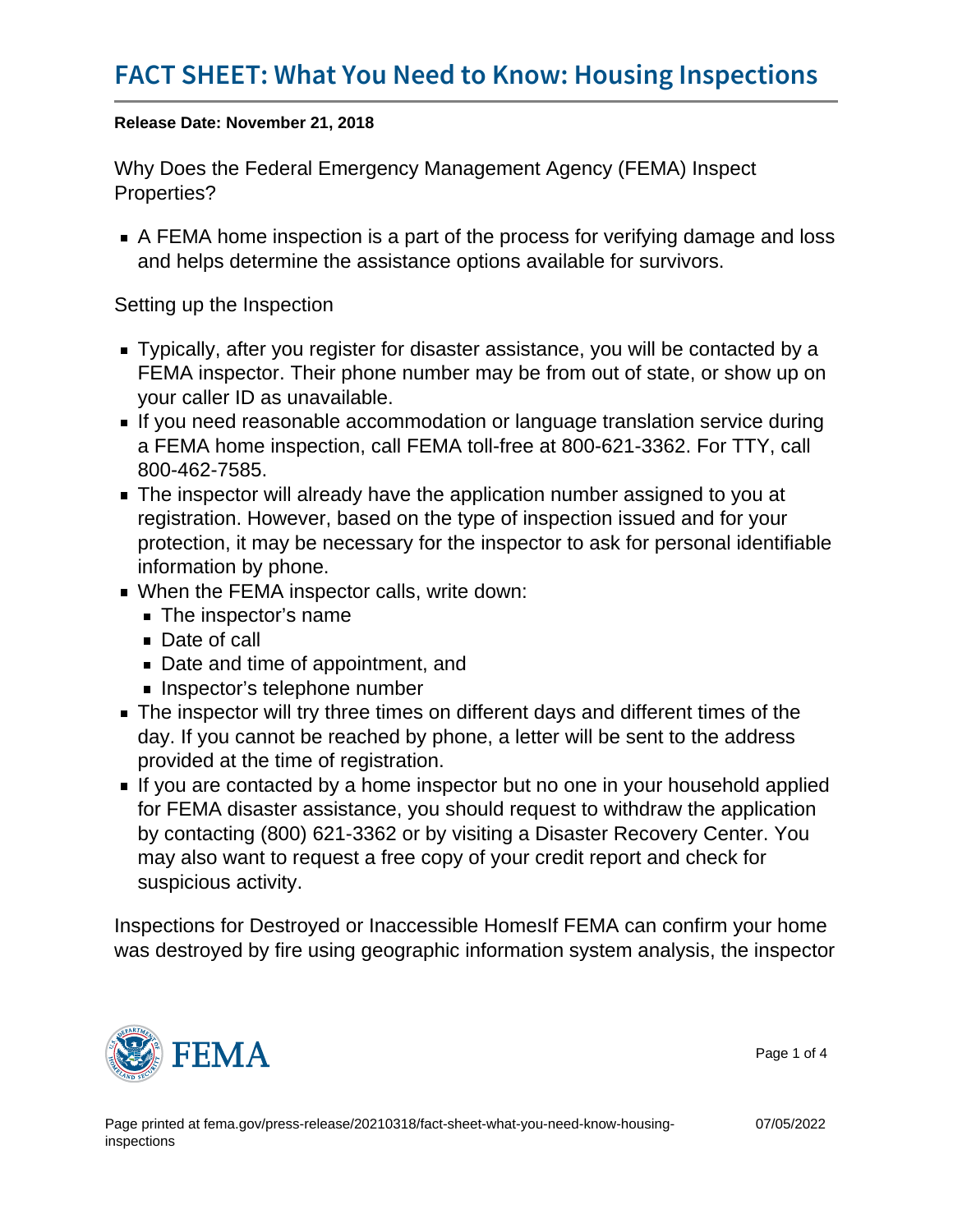is not required to meet you at your damaged residence to start the review for initial disaster assistance. Some survivors may require traditional on-site inspections as their neighborhoods become accessible.

- **The inspector will call the survivor and confirm the person's identity with** information provided at the time of registration and confirm the damaged property is the survivor's primary residence.
- The inspector will follow the normal inspection process to confirm the following information:
	- The applicant's name, phone numbers, damaged dwelling address and current mailing address.
	- The applicant's current location.
	- Residence type, occupancy status, household composition, bedrooms occupied, size of residence, foundation type, dwelling type.
	- Occupants' names and ages
	- **Insurance information**
	- **Unmet needs**
	- Description of the home by room
	- Size of residence
	- If FEMA cannot verify the applicant's pre-fire ownership or occupancy of the damaged home, the inspector may need to meet with or receive through electronic means proof of residency. (That may be a credit card bill, driver's license, voter registration card or other paperwork.)

Inspections for Accessible HomesRegular inspections will be conducted if FEMA cannot confirm your property was destroyed or when the affected property becomes accessible.

- The inspector will contact you and schedule an appointment. When the inspector arrives, ask for official identification. FEMA shirts, hats and jackets do not make them official.
- The inspector badge is government property and it is unlawful to duplicate. If an inspector refuses to show identification, request they leave and return with it.
- The inspector will have the application number assigned to you at registration. You may ask the inspector to give it to you.
- When a FEMA inspector comes to your damaged home, he or she will verify your name, damaged home address, current mailing address and phone numbers. FEMA inspectors will not ask for your registration number, since they



Page 2 of 4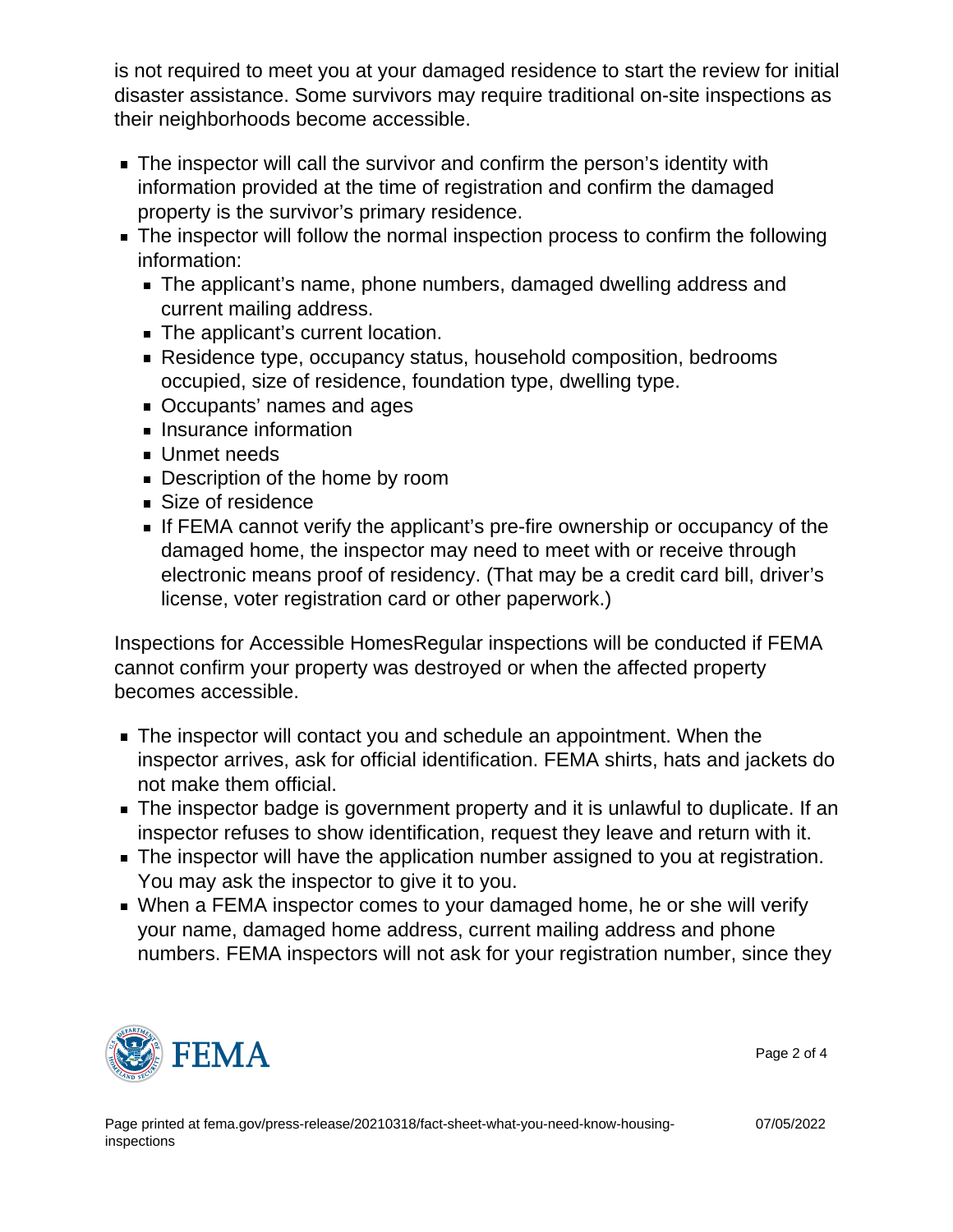already have it.

- Inspectors may ask to see documentation to verify the following information:
	- **The damaged home is your primary residence**
	- You are the owner of the home (not applicable to renters)
	- You/your household occupied the home at the time of the disaster
	- The number of bedrooms occupied at the time of the disaster
	- Your household composition, or the people living in your home
	- The time when damage occurred to your home
	- **Insurance coverage on your home**
- The inspector will assess and verify damage caused by the disaster. There is never an inspection fee. Generally, the inspection lasts about 30 minutes.
- The inspector does not determine eligibility or the amount of financial assistance you may be eligible to receive.

## Remember

- FEMA never charges a fee for an inspection. The inspector will never ask for bank information.
- After your home inspection has taken place, a record of the disaster-caused damages is given to FEMA to determine your eligibility for disaster assistance.
- If you qualify for a grant, within 7 to 10 days after your inspection, FEMA will send you:
	- A check by mail or a direct deposit into your checking or savings account, and a letter describing how you are to use the money.
- There are several categories of assistance and it is possible to qualify for more than one.
- Your determination letter will specify the assistance for which you are eligible. Be sure to use the money as explained in the letter and keep records and receipts for at least three years, showing how you used the funds for disaster recovery.
- If you suspect an inspector isn't who they say they are, tell them to leave immediately and call local law enforcement.

## ###

All FEMA disaster assistance will be provided without discrimination on the grounds of race, color, sex (including sexual harassment), religion, national origin, age, disability, limited English proficiency, economic status, or retaliation. If you believe your civil rights are being violated, call 800-621-3362 or 800-462-



07/05/2022